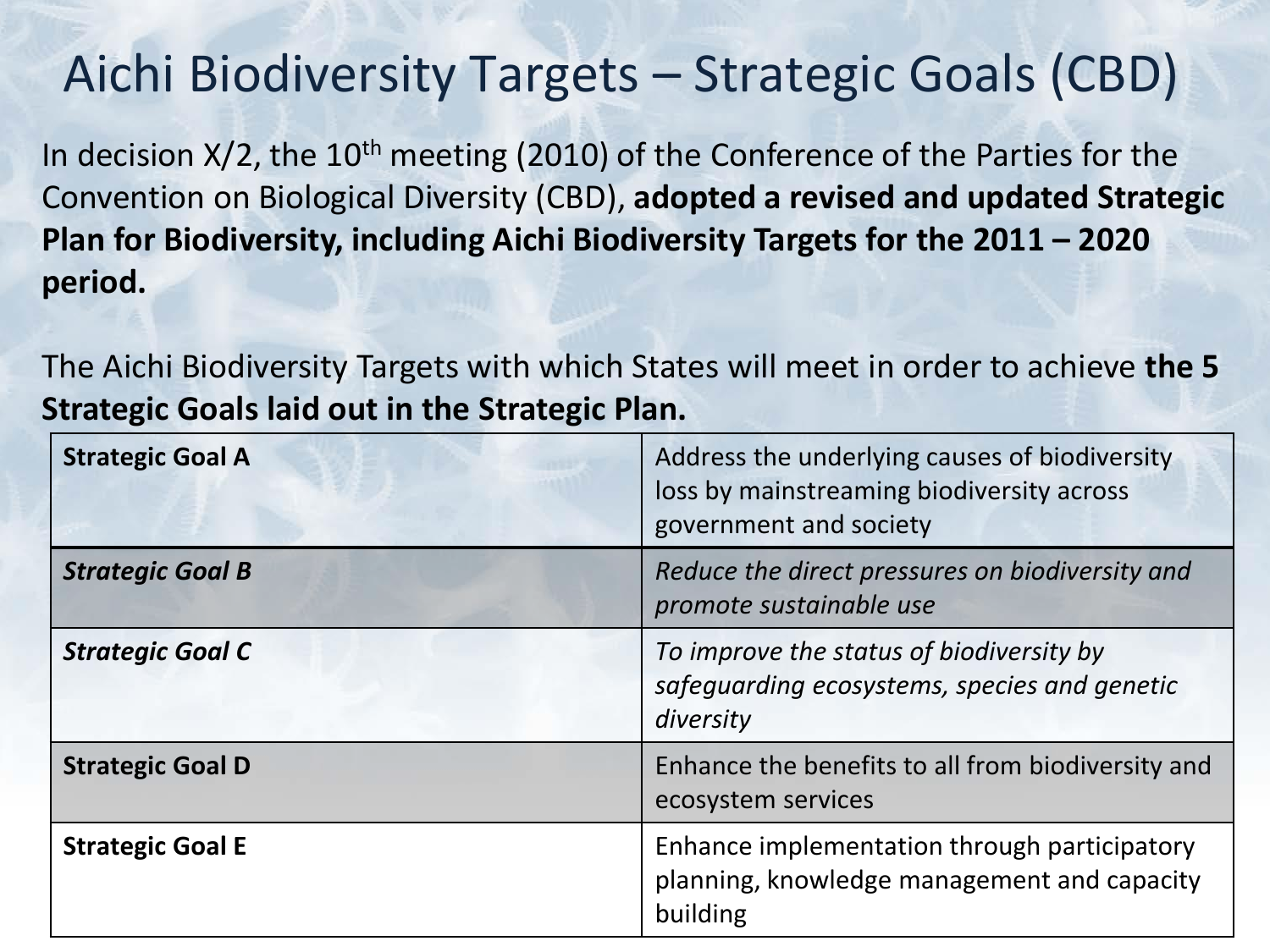### Aichi Biodiversity Targets

Of the 5 Strategic Goals, 20 targets

**Strategic Goal B (Reduce the direct pressures on biodiversity and promote sustainable use**

*Target 6: By 2020 all fish and invertebrate stocks and aquatic plants are managed and harvested sustainably, legally and applying ecosystem based approaches, so that overfishing is avoided, recovery plans and measures are in place for all depleted species, fisheries have no significant adverse impacts on threatened species and vulnerable ecosystems and the impacts of fisheries on stocks, species and ecosystems are within safe ecological limits.* 

**Strategic Goal C (To improve the status of biodiversity by safeguarding ecosystems, species and genetic diversity)**

*Target 11: By 2020, at least 17 per cent of terrestrial and inland water, and 10 per cent of coastal and marine areas, especially areas of particular importance for biodiversity and ecosystem services, are conserved through effectively and equitably managed, ecologically representative and well connected systems of protected areas and other effective area-based conservation measures, and integrated into the wider landscapes and seascapes.*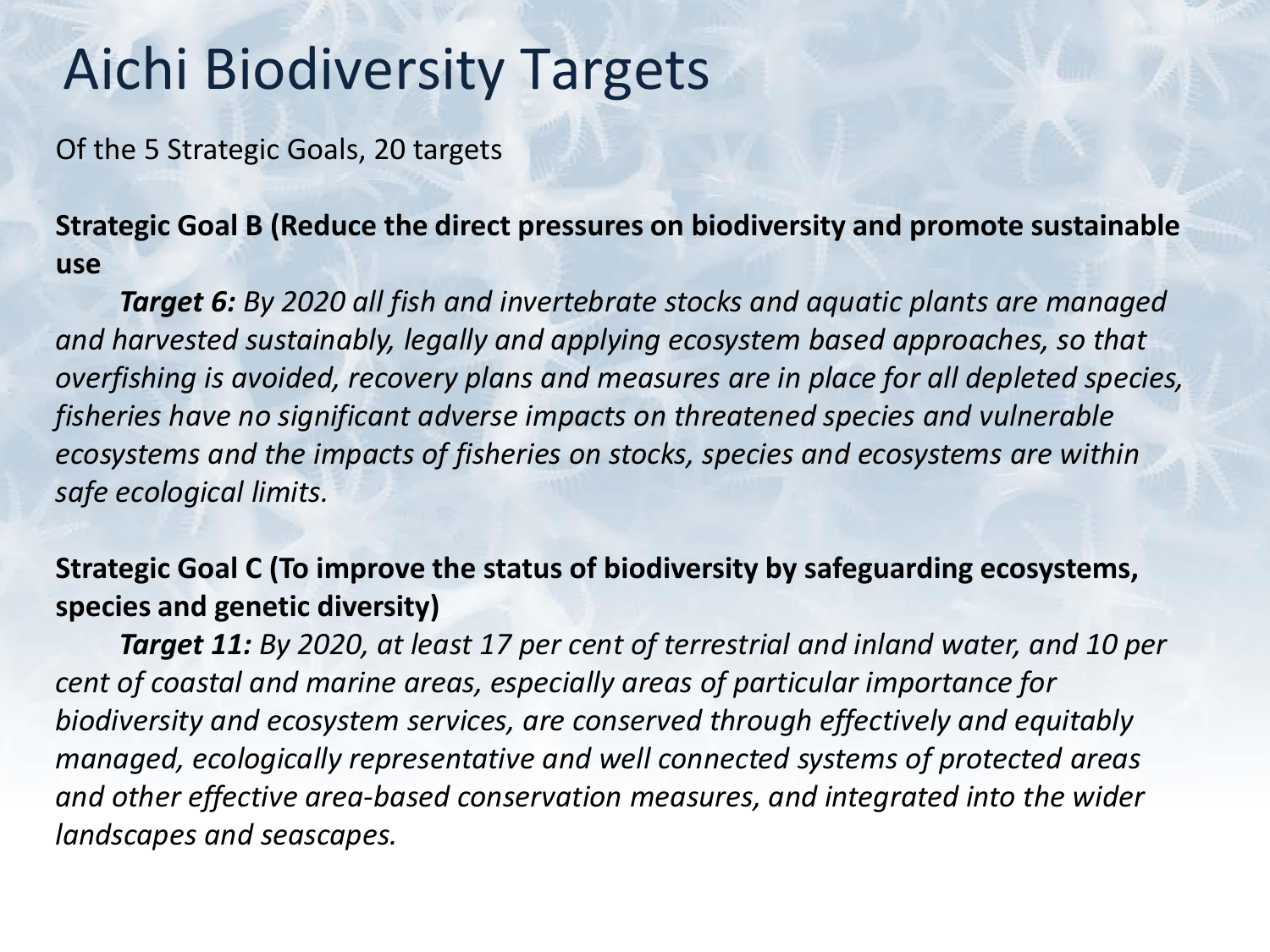

#### Safety  $\bullet$  Tools  $\bullet$   $\bullet$   $\bullet$   $\bullet$   $\bullet$   $\bullet$

#### **STAINABLE DEVELOPMENT OWLEDGE PLATFORM**

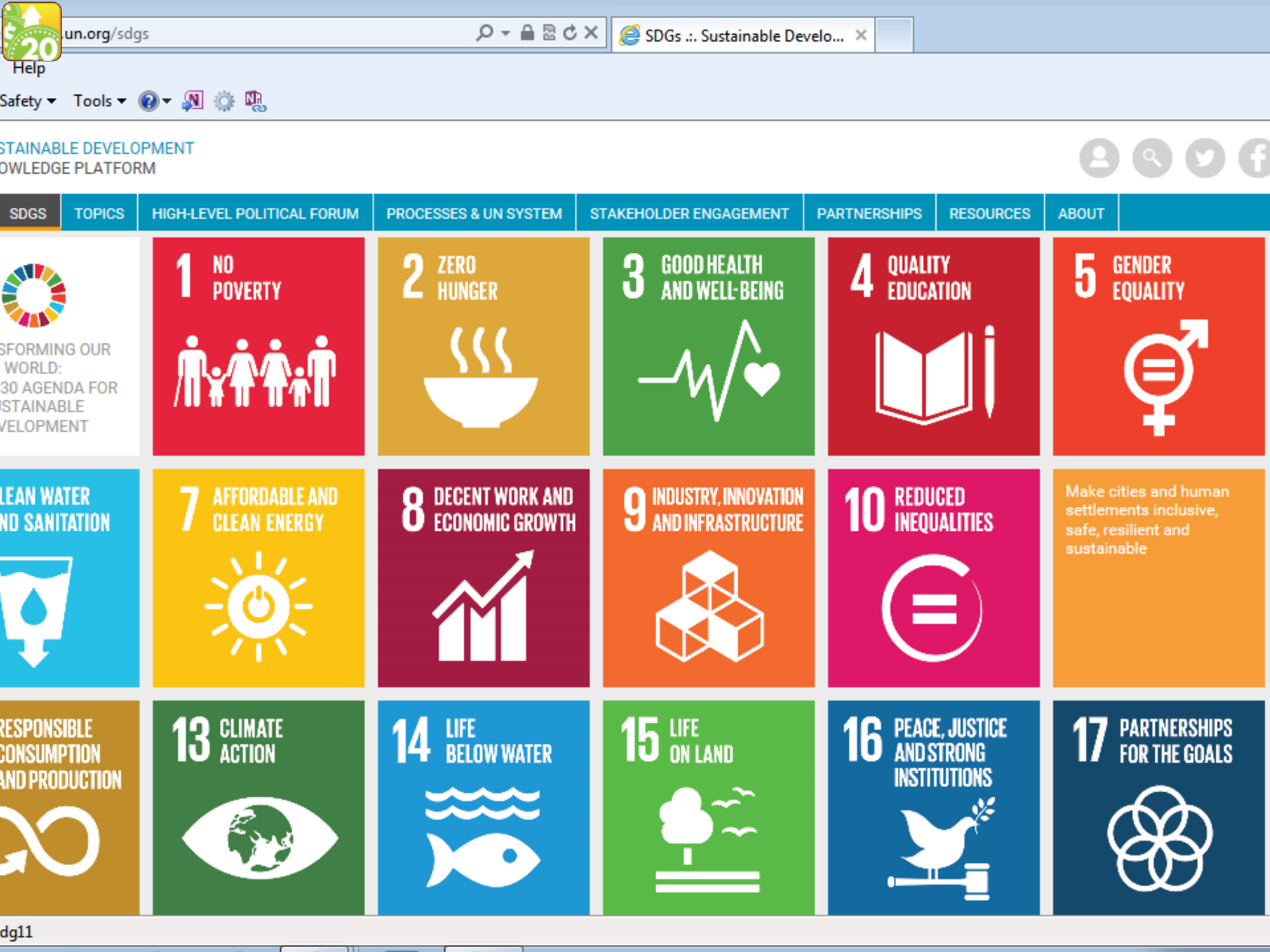## Sustainable Development Goals (SDGs)

New set of goals and targets that UN Member States will be expected to use to frame their agendas and political policies until 2030. There are 17 SDGs, and SDG 14 relates directly to Oceans:

**SDG 14:** Conserve and sustainably use the oceans, seas and marine resources for sustainable development (10 targets)

**Selected Targets: 14.2:** By 2020, **sustainably manage and protect marine and coastal ecosystems to avoid significant adverse impacts**, including by strengthening their resilience, and take action for their restoration in order to achieve healthy and productive oceans **14.4:** By 2020, effectively **regulate harvesting and end overfishing, illegal, unreported and unregulated fishing and destructive fishing practices and implement science-based management plans**, in order to restore fish stocks in the shortest time feasible, at least to levels that can produce maximum sustainable yield as determined by their biological characteristics

**14.5:** By 2020, conserve at least **10 per cent of coastal and marine areas**, consistent with national and international law and based on the best available scientific information **14.6:** By 2020, **prohibit certain forms of fisheries subsidies which contribute to overcapacity and overfishing**, **eliminate subsidies** that contribute to illegal, unreported and unregulated fishing and refrain from introducing new such subsidies, recognizing that appropriate and effective species and **differential treatment for developing and least developed countries**  should be an integral part of the World Trade Organization fisheries subsidies negotiation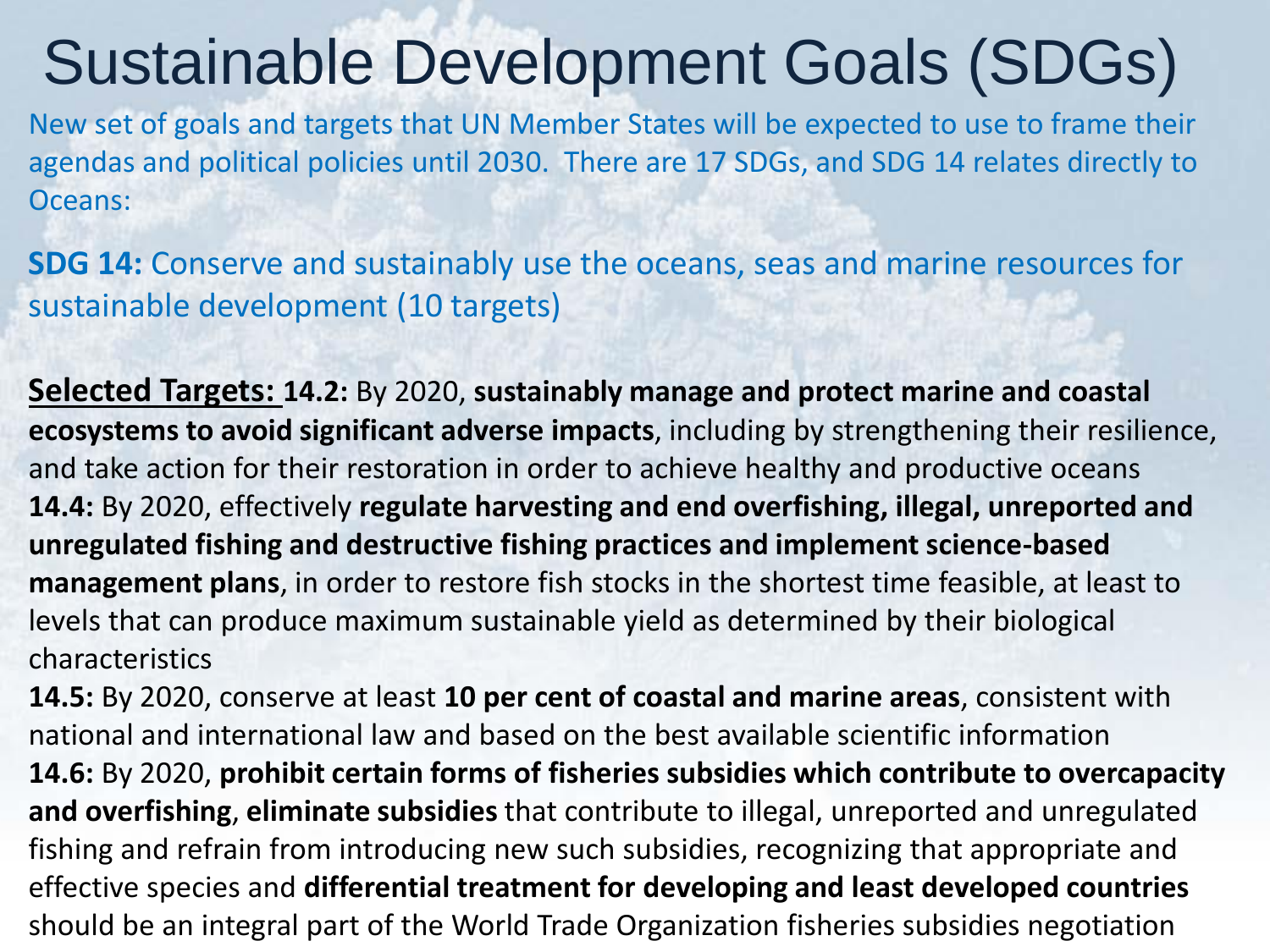# Sustainable Development Goals (SDGs)

New set of goals and targets that UN Member States will be expected to use to frame their agendas and political policies until 2030. There are 17 SDGs, and SDG 14 relates directly to Oceans:

**SDG 14:** Conserve and sustainably use the oceans, seas and marine resources for sustainable development (10 targets)

#### **Selected Targets (cont'd) :**

**14.b:** Provide access for small-scale artisanal fishers to marine resources and markets **14.c:** Enhance the conservation and sustainable use of oceans and their resources by implementing international law as reflected in UNCLOS, which provides the legal framework for the conservation and sustainable use of oceans and their resources, as recalled in paragraph 158 of The Future We Want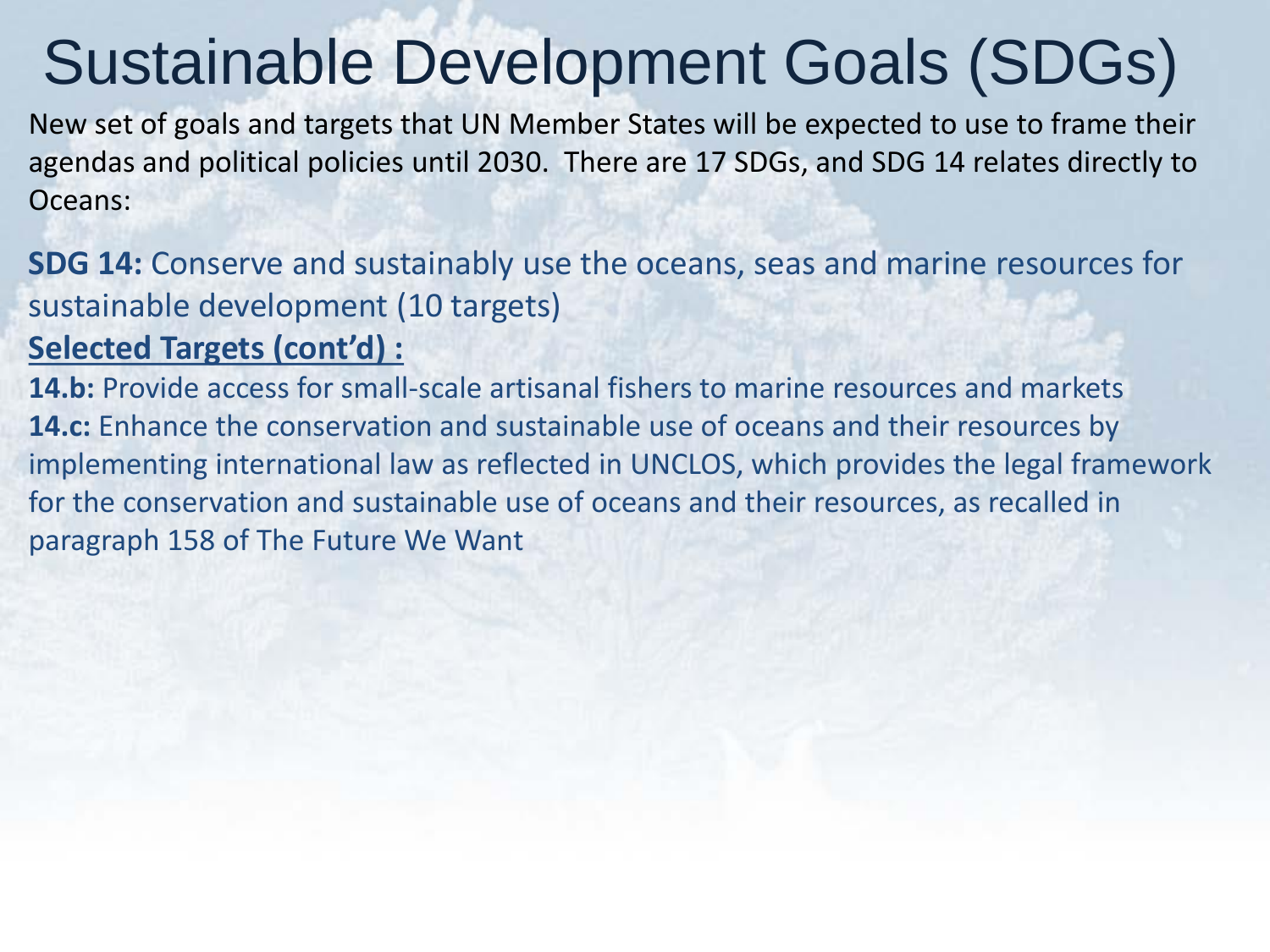# Indicators for SDG 14 targets

Inter-Agency and Expert Group on SDG indicators (IAEG) has issued the final list of indicators. FAO will be reporting on four SDG14 targets using the following agreed indicators.

| <b>SDG</b> target                                                                                                                                                                                                                                                                                                                                                                                                                                                                                                          | <b>Agreed Indicator</b>                                                                                                                                                                                                                                                                                               |
|----------------------------------------------------------------------------------------------------------------------------------------------------------------------------------------------------------------------------------------------------------------------------------------------------------------------------------------------------------------------------------------------------------------------------------------------------------------------------------------------------------------------------|-----------------------------------------------------------------------------------------------------------------------------------------------------------------------------------------------------------------------------------------------------------------------------------------------------------------------|
| 14.4 By 2020, effectively regulate harvesting and end<br>overfishing, illegal, unreported and unregulated fishing and<br>destructive fishing practices and implement science-based<br>management plans, in order to restore<br>fish stocks in the shortest time feasible, at least to levels that<br>can produce maximum sustainable yield as determined by their                                                                                                                                                          | 14.4.1 Proportion of fish stocks within biologically<br>sustainable levels                                                                                                                                                                                                                                            |
| biological characteristics<br>14.6 By 2020, prohibit certain forms of fisheries<br>subsidies which contribute to overcapacity and<br>overfishing, eliminate subsidies that contribute to illegal,<br>unreported and unregulated fishing and refrain from introducing<br>new such subsidies, recognizing that appropriate and effective<br>special and differential treatment for developing and least<br>developed countries should be an integral part of the World<br>Trade Organization fisheries subsidies negotiation | 14.6.1 Progress by countries in the degree of<br>implementation of international instruments aiming to<br>combat illegal, unreported and unregulated fishing                                                                                                                                                          |
| 14.b Provide access for small-scale artisanal fishers to marine<br>resources and markets                                                                                                                                                                                                                                                                                                                                                                                                                                   | 14.b.1 Progress by countries in the degree of<br>application of a legal/regulatory/policy/institutional<br>framework which recognizes and protects access rights for<br>small-scale fisheries                                                                                                                         |
| 14.c Enhance the conservation and sustainable use of oceans<br>and their resources by implementing international law as<br>reflected in the United Nations Convention on the Law of the<br>Sea, which provides the legal framework for the conservation<br>and sustainable use of oceans and their resources, as recalled<br>in paragraph 158 of "The future we want".                                                                                                                                                     | 14.c.1 Number of countries making progress in<br>ratifying, accepting and implementing through legal, policy<br>and institutional frameworks, ocean-related instruments<br>that implement international law, as reflected in UNCLOS,<br>for the conservation and sustainable use of the oceans and<br>their resources |